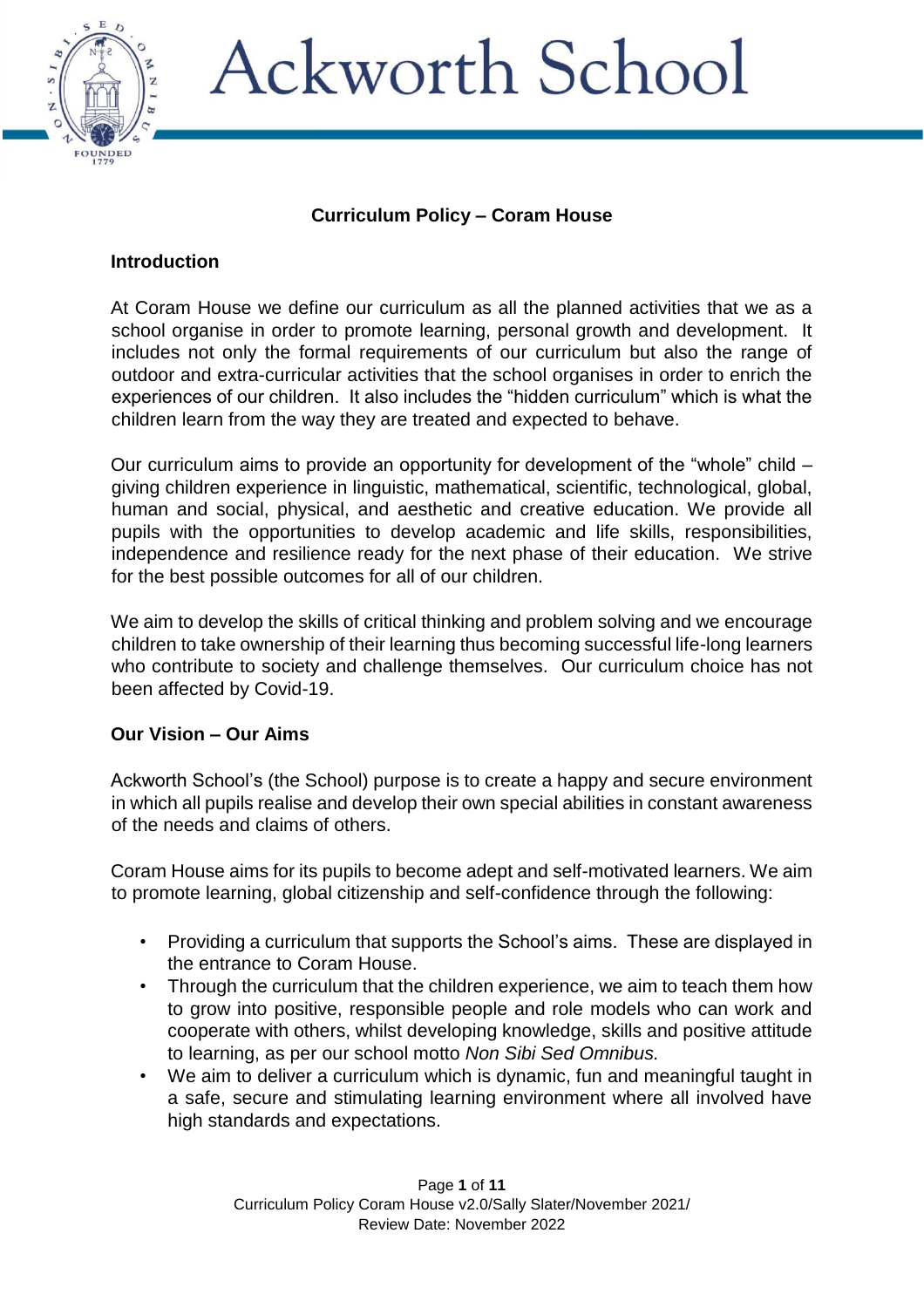

- We are passionate about developing skills which will enable all our pupils to be resilient, respectful, self-confident, independent learners and successful citizens of the future with an understanding of British and Quaker values.
- We seek to provide a broad, balanced, creative and differentiated curriculum and offer a wide range of stimulating and challenging activities and experiences to all our pupils irrespective of ability, background, ethnic origin or gender.
- Relationships Education is intertwined in all we do at Coram House.
- Personalised target setting.
- Weekly pupil briefings.

At Coram House we have the luxury of being able to design our own curriculum. We use the best parts of The National Curriculum (eg Maths, Literacy and Science) alongside our own bespoke curriculum. We use schemes of work that suit the needs of the children. Examples of such schemes are Ros Wilson's 'Big Writing', White Rose Maths and Hamilton Trust and Inspiring Science.

### **Quaker Values (Our Values)**

Simplicity, Truth, Equality, Peace, Sustainability.

Quaker Values and experiences are actively taught through all subjects and are embedded within our school life.

Our Values are taught in Assemblies and referred to in each weekly Meeting for Worship. Prep children are encouraged to minister when they feel moved to do so. Thoughts from Quaker faith and practice and advices and queries regularly form part of our communication with parents and children.

Our strength and purpose as a community working collaboratively is expressed in our whole school motto *Non sibi sed omnibus ('*Not for oneself but for all'). The annual Quaker Peace Week forms part of our worship and reflection time. The Young Leaders' Award helps Year 6 pupils to work collaboratively with local community projects. We have Global ambassadors (Global Committee) from Years 3-6 who promote and drive global issues within school and the community. As well as this we have visits from our visiting Quaker friend.

### **Spiritual, Moral, Social and Cultural Development**

Our children are taught to demonstrate kindliness and care for others and to value diversity. They will learn the importance of resolving conflicts without violence. Children are offered opportunities for service to work for the good in society, and for 'letting their lives speak'. They are encouraged to engage actively with the life of the school, the local community, and the wider world. For example, School Council,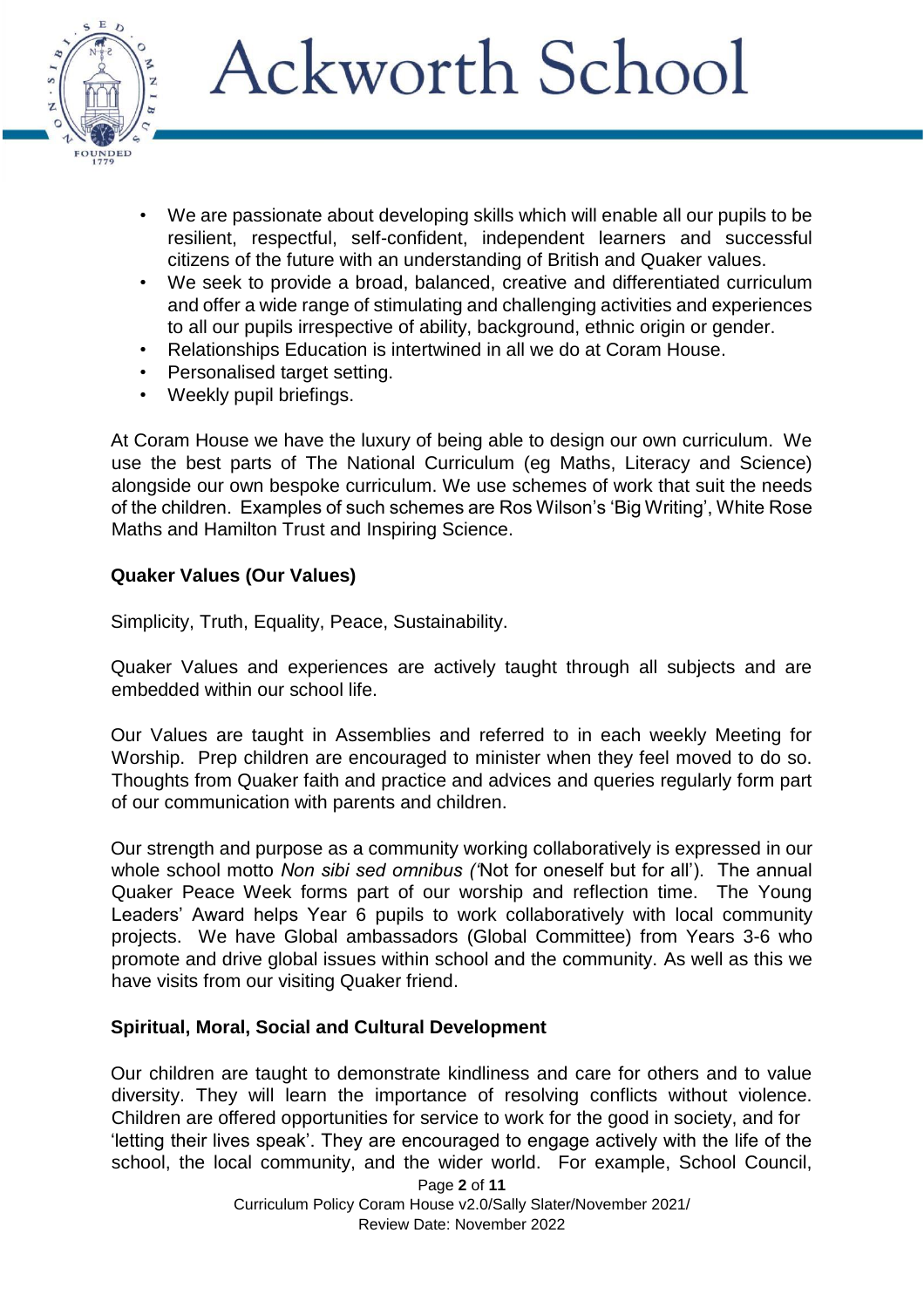

Global Committee, Prefects, Digital Leaders, House Captains, celebrations such as Harvest Festival and the Archbishop of York Youth Trust Young Leaders' Award.

Picture News is used as a tool to teach our pupils about local and national news, alongside teaching about fundamental British Values. We help our children develop spiritual and physical well-being, and a proper understanding of themselves, and their place in the world. Children learn that their intelligence can be increased with the right mindset and effort. They learn to be open to the ideas of others and to be confident and critical thinkers. We use large floor books to evidence our ideas.

At Coram House we aim to provide a curriculum which gives great breadth and supports all learners. Children are taught in mixed ability classes and are able to recognise and understand their targets and areas for development. We strive to make every lesson count and have developed a set of five non negotiables which we work hard to achieve in each lesson:

### **C.O.R.A.M**

C = Challenge. We encourage all children to challenge themselves within lessons and achieve the highest possible standard. Children are often encouraged to choose their own task (Chilli Challenge) and step out of their comfort zone.

 $O =$  Outcome. We set clear learning outcomes paying careful consideration to the ability of each individual child. Children know what is expected of them and what they should achieve by the end of each lesson.

R = Reflection. Children are given time to reflect on their learning by reviewing marking and making improvements to their own/and other children's work.

A = Assessment. We encourage thorough assessment within each lesson. This may be through instant (where possible) verbal feedback and also through peer on peer assessment.

M = Mindset. A key part of our teaching at Coram House is developing and enhancing a child's Growth Mindset. Encouraging children to take risks with their learning and praising the effort made. We spend time reflecting on the learning process, not just on the finished result.

#### **Behavioural Expectations**

Please refer to our Behaviour, Sanctions and Rewards Policy which incorporates Coram House Behaviour Policy, Coram House EYFS Behaviour Policy, Playground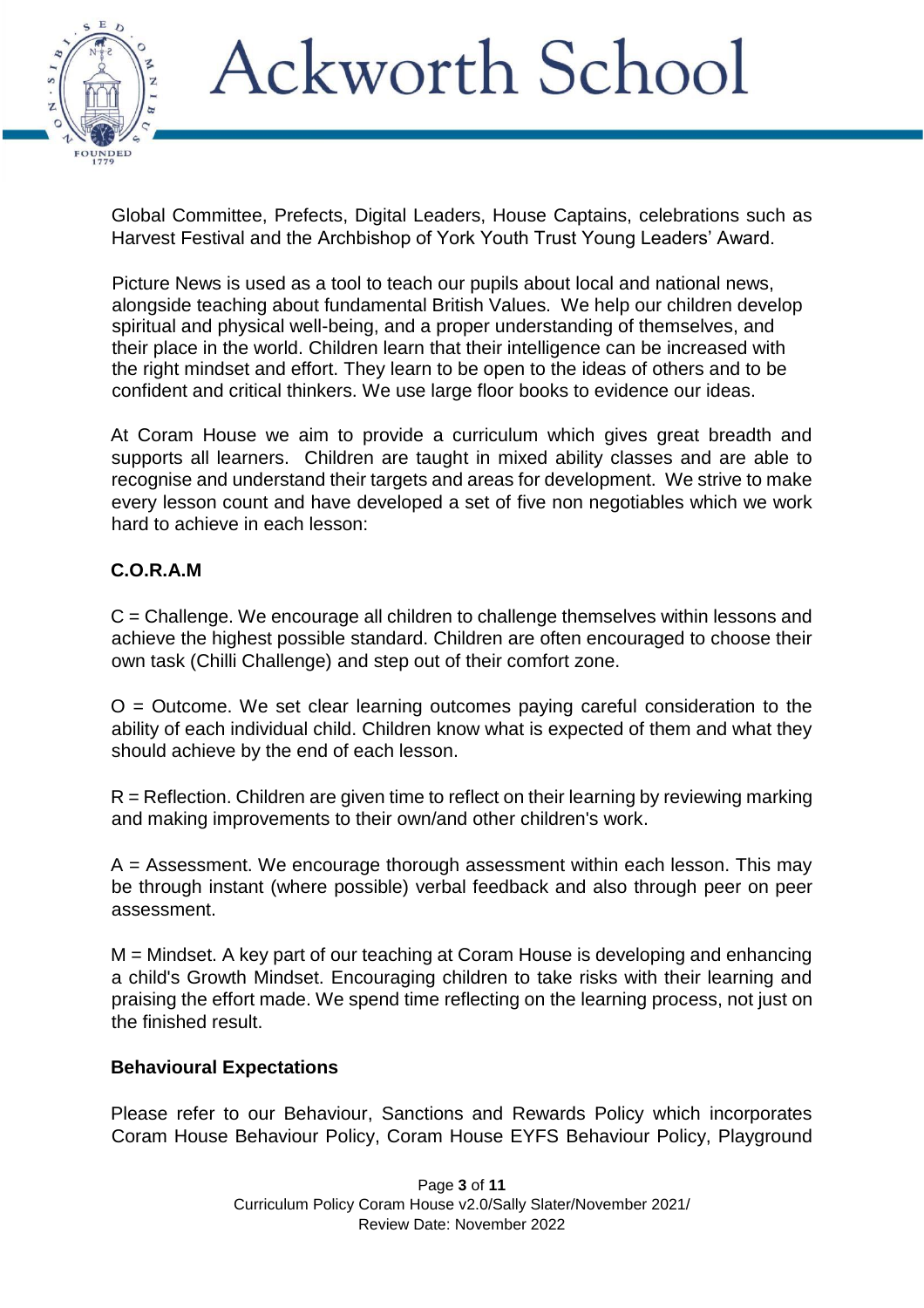

expectations and Behaviour Steps in the Classroom/Extra Curricular Clubs and Behaviour Steps in the Playground.

### **Curriculum Intent**

At Coram House, we have invested a great deal of time and energy to design a curriculum that is unique to our setting. We therefore have our bespoke curriculum that builds on the best parts of the National Curriculum. We ensure a balance of curriculum provision by allocating planned amounts of time to Forest School, Sport, MFL, Drama, RS, PSHE, RE, SRE (Y6) and Music. We are constantly developing this provision. We aim to tailor our curriculum towards the needs and interests of our pupils and their cohort. Each subject has its own scheme of work which is reviewed annually and evaluated and revised by its subject co-ordinator. Curriculum Development Plans are shared at the beginning of every academic year and reviewed and 'RAG' Rated during the year; progress is shared at staff meetings. Curriculum Coordinator targets are on display for all to see and share on our Teaching and Learning boars in the staff -room. We regularly monitor and evaluate the effectiveness of our curriculum by book scrutiny, learning walks, observations and moderation. This is closely monitored by our Head of Teaching & Learning (see Timetable for Quality Assurance and Assessment).

### **Early Years Foundation Stage (The EYFS Statutory Framework September 2021)**

Our EYFS curriculum reflects the areas of learning identified within the Early Learning Goals and the EYFS framework.

There are seven areas of learning and development that must shape educational provision in the Early Years setting. All areas of learning and development are important and interconnected. None of the areas of learning can be delivered in isolation from the others. Our children's learning experiences enable them to develop competency and skill across a number of learning areas.

They require a balance of adult-led and child-initiated activities in order for most children to reach the levels required at the end of the EYFS. These areas are particularly crucial for igniting children's curiosity and enthusiasm for learning, and for building their capacity to learn, form relationships and thrive.

The three Prime areas of learning are:

- Personal, Social and Emotional Development
- Communication and Language

Page **4** of **11** Curriculum Policy Coram House v2.0/Sally Slater/November 2021/ Review Date: November 2022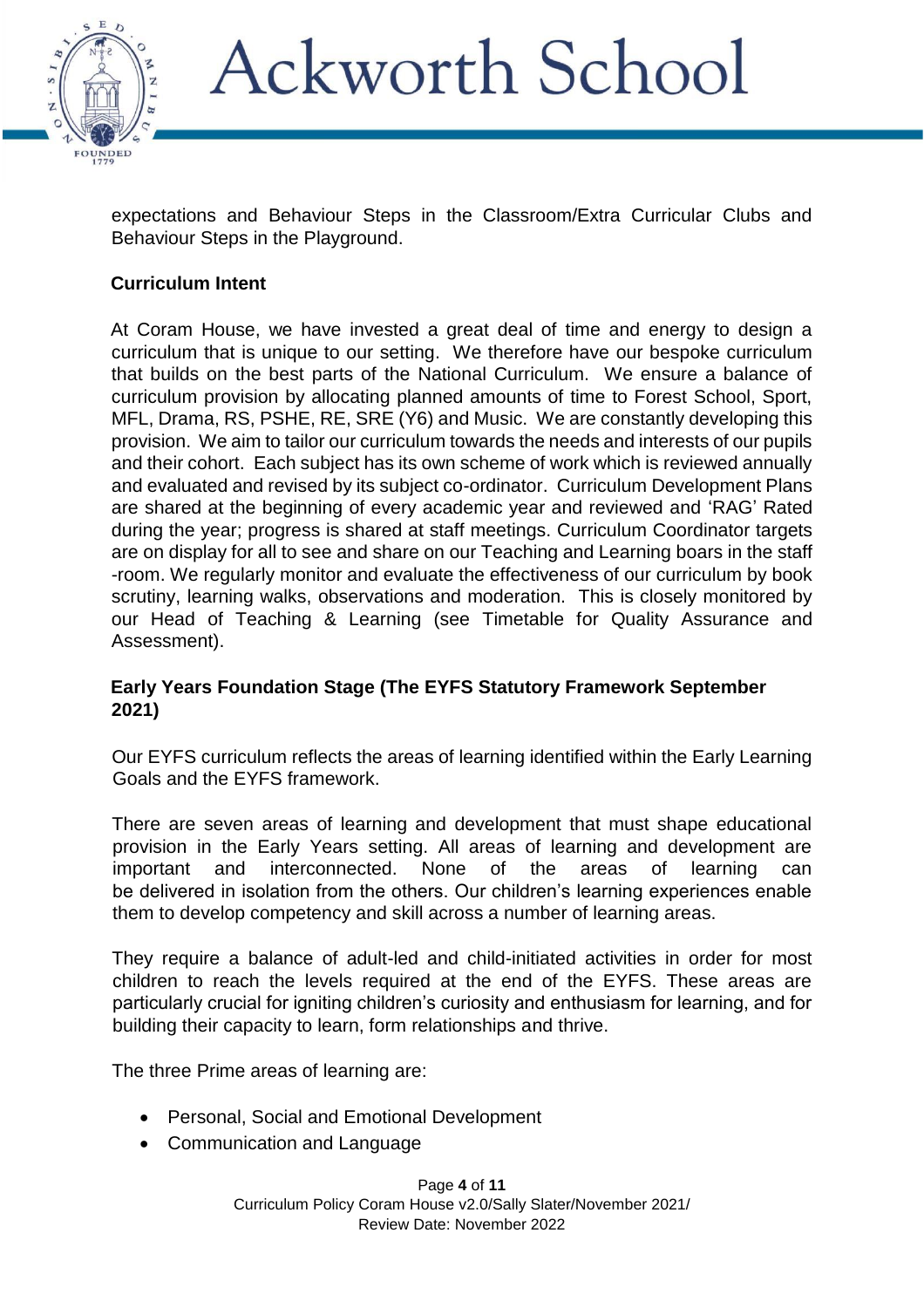

Physical Development

Staff will also support children in four specific areas, through which the three prime areas are strengthened and applied.

Specific Areas:

- Literacy
- Mathematics
- Understanding the world
- Expressive arts and design

Children's development levels are assessed and as the year progresses, the balance will shift towards a more equal focus on all areas of learning, as children grow in confidence and ability within the three prime areas.

However, if a child's progress in any of the prime areas gives cause for concern, staff will discuss this with the child's parents/carers and agree on how to support the child.

In addition to the above, the children are introduced to the British Values of 'Democracy' 'Individual Liberty' 'The Rule of Law' and 'mutual respect for and tolerance of those with different faiths and beliefs and for those without faith'.

#### **Characteristics of Effective Learning**

We ensure that our environment and delivery of the curriculum incorporates the three characteristics of effective teaching and learning:

• Playing and exploring – children will have opportunities to investigate and experience things, and 'have a go'.

*'Children's play reflects their wide-ranging and varied interests and preoccupations. In their play children learn at their highest level. Play with peers is important for children's development.'*

Through play, our children explore and develop learning experiences, which help them make sense of the world. They practise and build up ideas, learn how to control themselves and understand the need for rules. They have the opportunity to think creatively alongside other children as well as on their own. They communicate with others as they investigate and solve problems.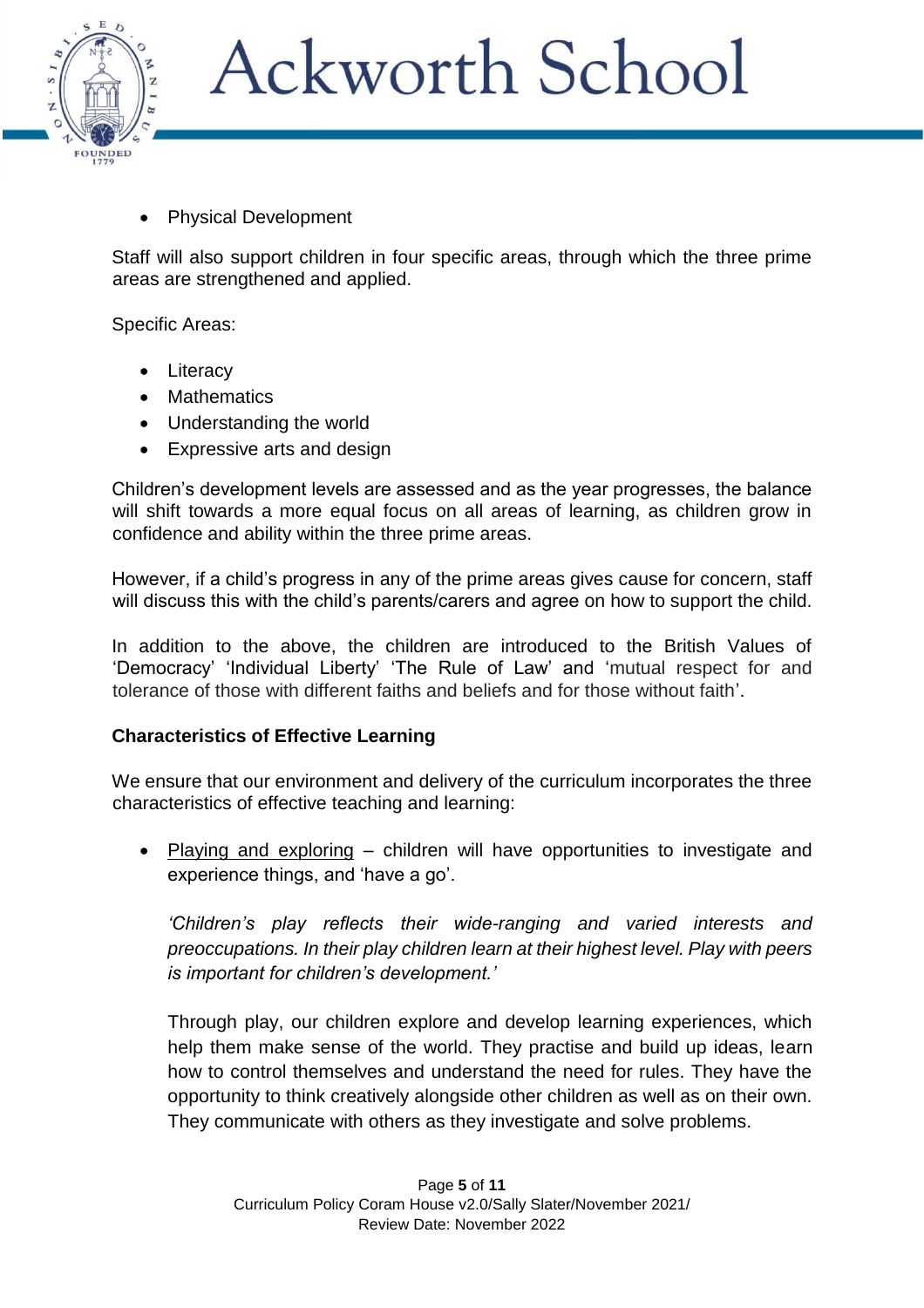

 Active learning – children will have time and space to concentrate and keep on trying if they encounter difficulties, and enjoy their achievements.

*'Children learn best through physical and mental challenges. Active learning involves other people, objects, ideas and events that engage and involve children for sustained periods.'*

Active learning occurs when children are motivated and interested. Children need some independence and control over their learning. As children develop their confidence, they learn to make decisions. It provides children with a sense of satisfaction as they take ownership of their learning.

• Creating and thinking critically – we encourage and support children to have and develop their own ideas, make links between ideas, and develop strategies for doing things.

*'When children have opportunities to play with ideas in different situations and with a variety of resources, they discover connections and come to new and better understandings and ways of doing things. Adult support in this process enhances their ability to think critically and ask questions.'*

Children should be given the opportunity to be creative through all areas of learning. Adults can support children's thinking and help them make connections by showing interest, offering encouragements, clarifying ideas and asking open-ended questions. Children can access resources and move around the classroom freely and purposefully to extend their learning.

Planning – The Early Learning Goals provide the basis for planning throughout the EYFS. Teachers use schemes of work, such as White Rose Maths and Read Write Inc for Phonics, where appropriate, to support their planning for individual children. The planning objectives within the EYFS are based on the Development Matters Statements and the EYFS Framework. Our planning identifies the intended learning, with outcomes, for children working towards the Early Learning Goals, and also for those working towards Year 1 expectations. The medium-term planning is based upon a different topic each half term, these themes are led by the children's interests. We use 'In the Moment Planning' to **observe and interact with children** as they pursue their own interests and also assessing and moving the learning on in that moment. This approach leads to deep level learning and wonderful surprises occur daily.

Observations – EYFS staff use observations as the basis for planning. Staff are skilled at observing children to identify their achievements, interests and next steps for

> Page **6** of **11** Curriculum Policy Coram House v2.0/Sally Slater/November 2021/ Review Date: November 2022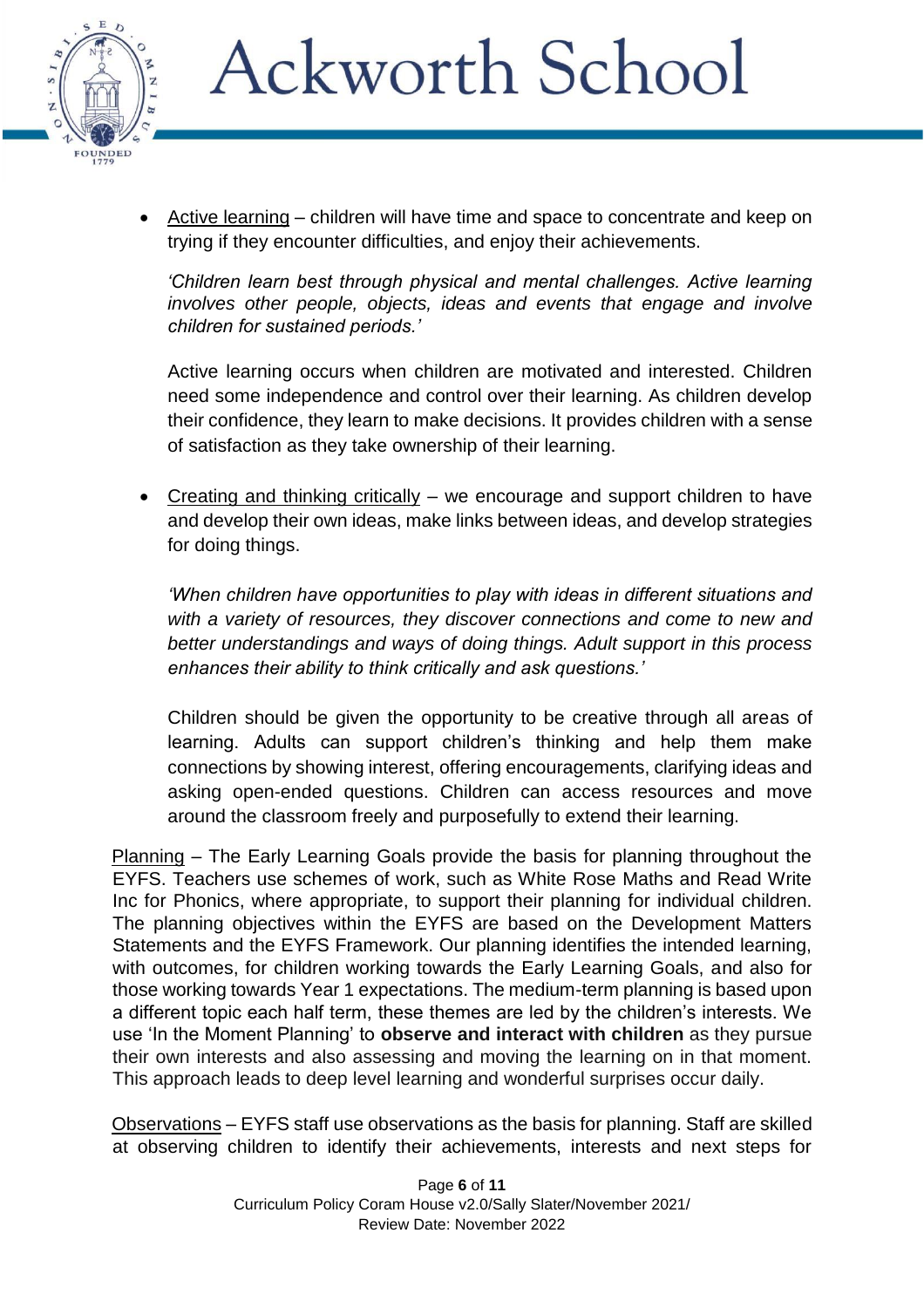

learning. These observations then lead the direction of the planning. Relevant and significant observations are recorded in the children's Learning Journeys. These help towards the end of year assessments.

Assessment - During the first term in Reception, the teacher completes a baseline assessment to assess the ability of each child. These assessments allow us to identify patterns of attainment within the cohort, in order to adjust the teaching programme for individual children and groups of children.

The EYFS Stage Profile is the nationally employed assessment tool that enables teachers to record their observations at the end of the EYFS, and to summarise their pupils' progress towards the Early Learning Goals. It covers each of the seven areas of learning contained in the curriculum guidance for the EYFS.

In line with the EYFS Framework and the Development Matters statements, we record each child's level of development against the Early Learning Goals as Emerging or Expected. We make regular assessments of children's learning, and we use this information to ensure that future planning reflects identified needs.

Assessment in the EYFS takes the form of both formal and informal observations, photographic evidence and through planned activities. Assessment is completed regularly and involves both the teacher and other adults, as appropriate.

The teacher utilises Learning Book to keep progress reports on each child's learning. The programme addresses parents when new observations are updated on the system. This means that parents have a constant digital visual on their child's learning. Parents can also add their own observations by using the mobile phone app.

Tracking is updated on Learning Book at the end of each term. We record each child's level of development to be just working towards, comfortably working within or securely working within the Development Matters age bands. We share this information with the parents at the end of the Autumn and Summer terms through a digital report and with a parent consultation in the Spring term.

The digital reports give parents an insight into whether children are achieving the level of development as set out in the Development Matters framework. The reports also address the child's strengths as well as areas to work upon and ideas to help support parents at home.

Parents receive an annual written report that offers brief comments on each child's progress in each area of learning. It highlights the child's strengths and development needs, and gives details of the child's general progress. We complete these in June, and send them to parents in early July each year.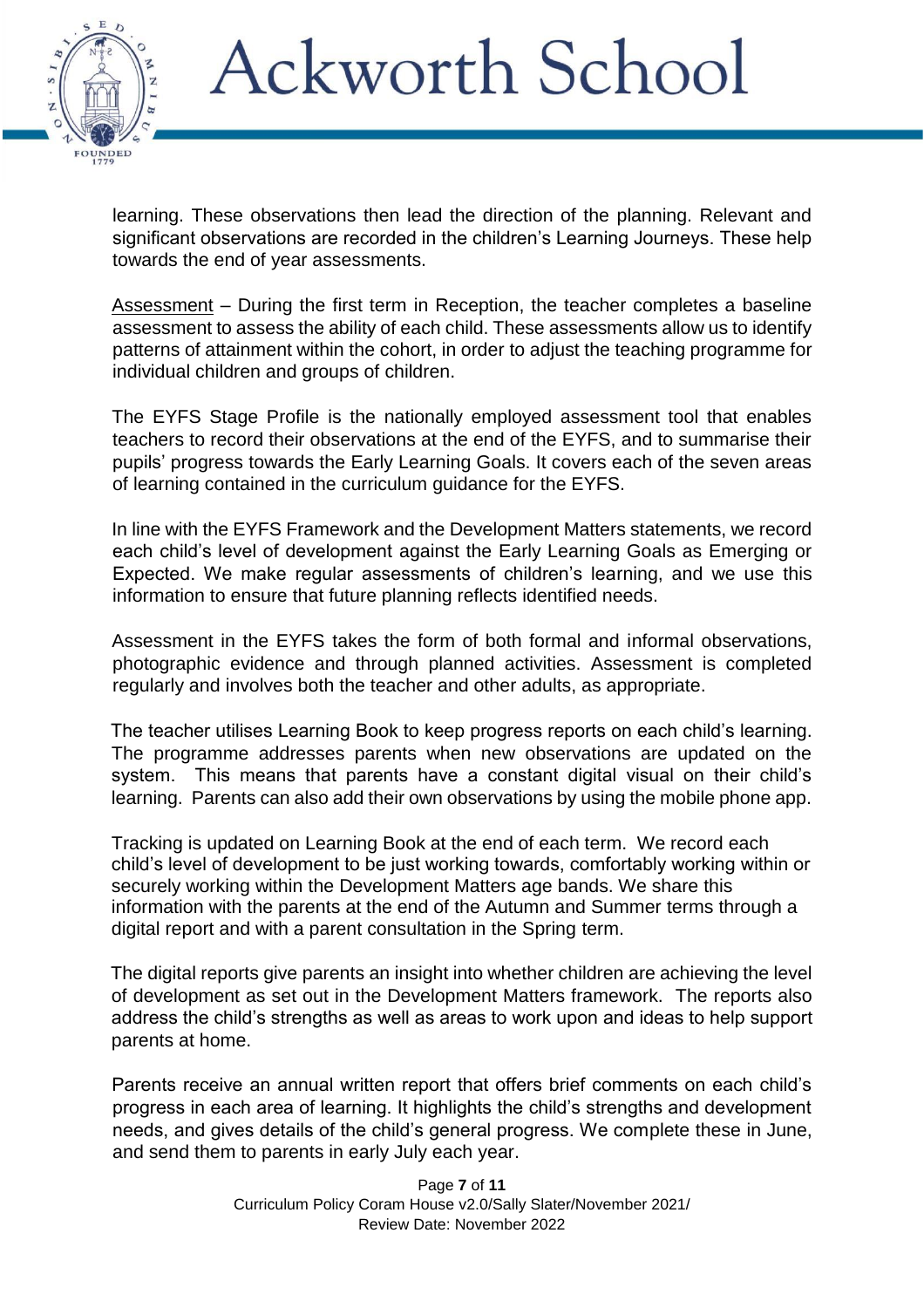

The Learning Environment – The EYFS classroom is organised to allow children to explore and learn securely and safely. There are specific areas where the children can be active, quiet, creative, etc.

Children have access to both inside and outside areas across the day; this has a positive effect on the children's development. We are also a Forest School (see Forest School policy). Being outdoors offers opportunities for doing things in different ways and in different scales than when indoors. The children can explore, use their senses and be physically active and exuberant. All areas of the curriculum can be explored outside.

### **Year 1 and Year 2 (Pre-Prep)**

Pupils study the following subjects taught by the class teacher and specialist teachers where appropriate:

Literacy, Numeracy, Science, Geography, History, RE, PSHE, Music, PE, Games, Computing, Art, DT, Forest Schools, Swimming and Modern Foreign Languages.

While it is essential that the transition from informal to formal lesson structures is gradual and non-threatening, it is expected that pupils will move progressively through this phase into more formal lesson structures.

### **Year 3, 4 and 5**

Pupils study the following subjects taught by a range of teachers including specialist teachers where appropriate:

Literacy, Numeracy, Science, Geography, History, RE, PSHE, Music, PE, Games, Modern Foreign Languages, Swimming, Computing, Art and DT, Drama, Outdoor Learning and Forest Schools. In addition to PE, pupils are able to represent the school at an appropriate age level, in seasonal sports and music competitions.

#### **Year 6**

Pupils study the following subjects:

Literacy, Numeracy, Science, Mandarin Chinese and French, Geography, History, RE, PSHE, RSE, Music, PE, Games, Drama, Swimming, Computing, Art and DT, Food Technology, Outdoor Learning and Forest Schools.

> Page **8** of **11** Curriculum Policy Coram House v2.0/Sally Slater/November 2021/ Review Date: November 2022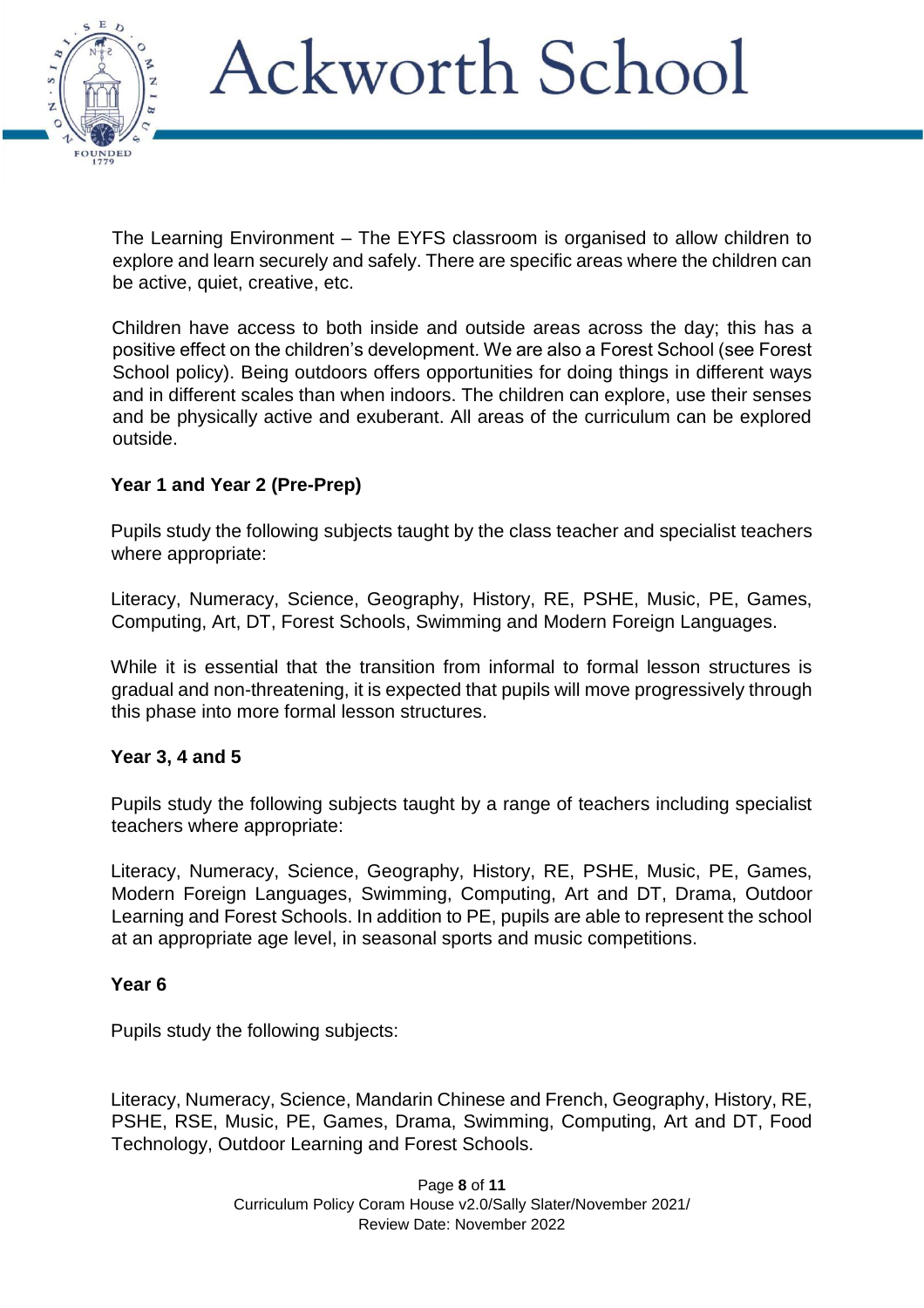

The children are taught by a range of teachers including specialist teachers. Modern Foreign Languages, and PE. DT and Food Technology are taught as part of the transition process by Senior School Staff.

Languages are taught from Nursery up to Year 6: we offer French, Japanese, Spanish and Oriental Chinese.

### **PSHE**

PSHE is taught as a discrete lesson and follows Picture News planning. It helps to give pupils the knowledge, skills and understanding they need to live confident, healthy, independent lives and to become informed, active and responsible citizens whilst promoting British Values. SRE is taught in Year 6 as a discrete subject.

### **Assessment (Y1-Y6)**

Children in Years 1 to 6 are assessed regularly using both formative and summative methods. This enables staff to plan lessons for individual needs in order to raise achievement.

Where a child shows signs of weakness or appears to be more able, further diagnostic tests may be applied. Formative assessment is carried out on a daily basis through classroom teaching. Every teacher sets individual targets for pupils in Maths and English throughout the academic year. We discuss individual targets with pupils and review them regularly to ensure each child reaches their full potential. We set challenging but realistic targets and make continual reference to them to strengthen our pupils' learning. Teachers make effective use of homework to reinforce and/or extend what is learnt in school. Where appropriate this is linked to children's targets.

The school uses OTrack to monitor children's progress. The system allows for data to be inputted across all subject areas by class teachers, although it is primarily used for English and Maths. Through the wide variety of reports made available on OTrack, we are able to closely monitor the progress of both individuals and groups of children. Children are graded using a 'Developing, Secure or Advanced' system. These gradings are based on age related expectations (ARE). These grades are decided using a combination of both end of term test results and teaching judgements.

Parents are informed of their child's progress each term, either during a Parents' Evening or through a written report. Coram House offers an open door policy and parents may request to see the Class Teacher, Deputy Head Teacher or Head Teacher at any mutually convenient time if they have concerns about their child's progress.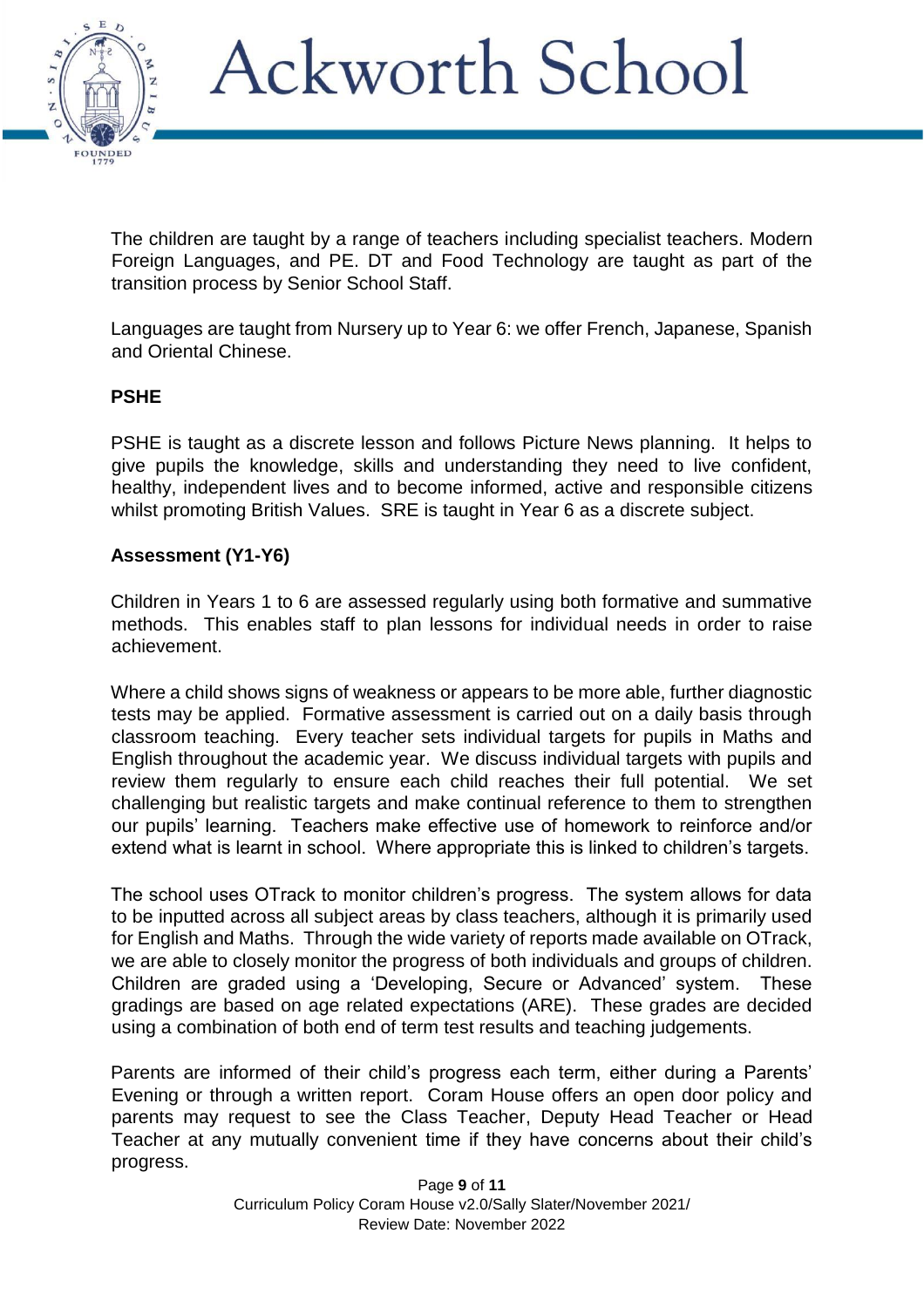

Reports are available to parents via the Parent Portal in March and during the penultimate week of the Summer term. Parents are given the opportunity to discuss the contents of the report with class teachers.

We consider accurate and focussed assessment to be vital towards achieving high levels of success for all our children. We suitably differentiate our curriculum according to pupils' diverse needs.

We also introduced the concept of assessment as learning to be added to our assessment for and of learning. Assessment as learning actively involves our children and encourages them to think about the way they learn. It occurs when they reflect on and regulate and monitor their learning progress. It comprises pupils' reflection and peer and self-assessment.

(Please refer to Coram House Assessment and Monitoring Policy for further details).

### **Extra-Curricular Activities**

There are a variety of broad and balanced extra-curricular activities for the children to participate in. Reception to Year 6 have this opportunity.

We offer activities for Prep children such as Chess, Lego, Yoga, Art, Computing, Gardening, Choir, Swimming and Cross Country. All activities are changed termly.

Each term, children, along with their parents, complete a form to choose the after school activities they would like to do. We expect the children to make a commitment to their chosen activity for the term unless there are exceptional circumstances. Activities may include sporting, educational or relaxation clubs. We also offer initiatives in tennis and table tennis and we have links with Senior School through their Sports Leaders. In addition, we offer supervised Prep sessions after school for the Prep children. An example of the amount of Prep set can be found within our Staff Handbook.

We offer a 'Squirrel Club' after school club for our Pre-Prep children as we value 'freeplay' at the end of the day for this age range.

#### **Physical Activity**

We attach great importance to developing our children's enjoyment, confidence and skill in a diverse range of physical activities. We aim for children to get at least three hours of physical activity each week through their PE, Games and Swimming lessons.